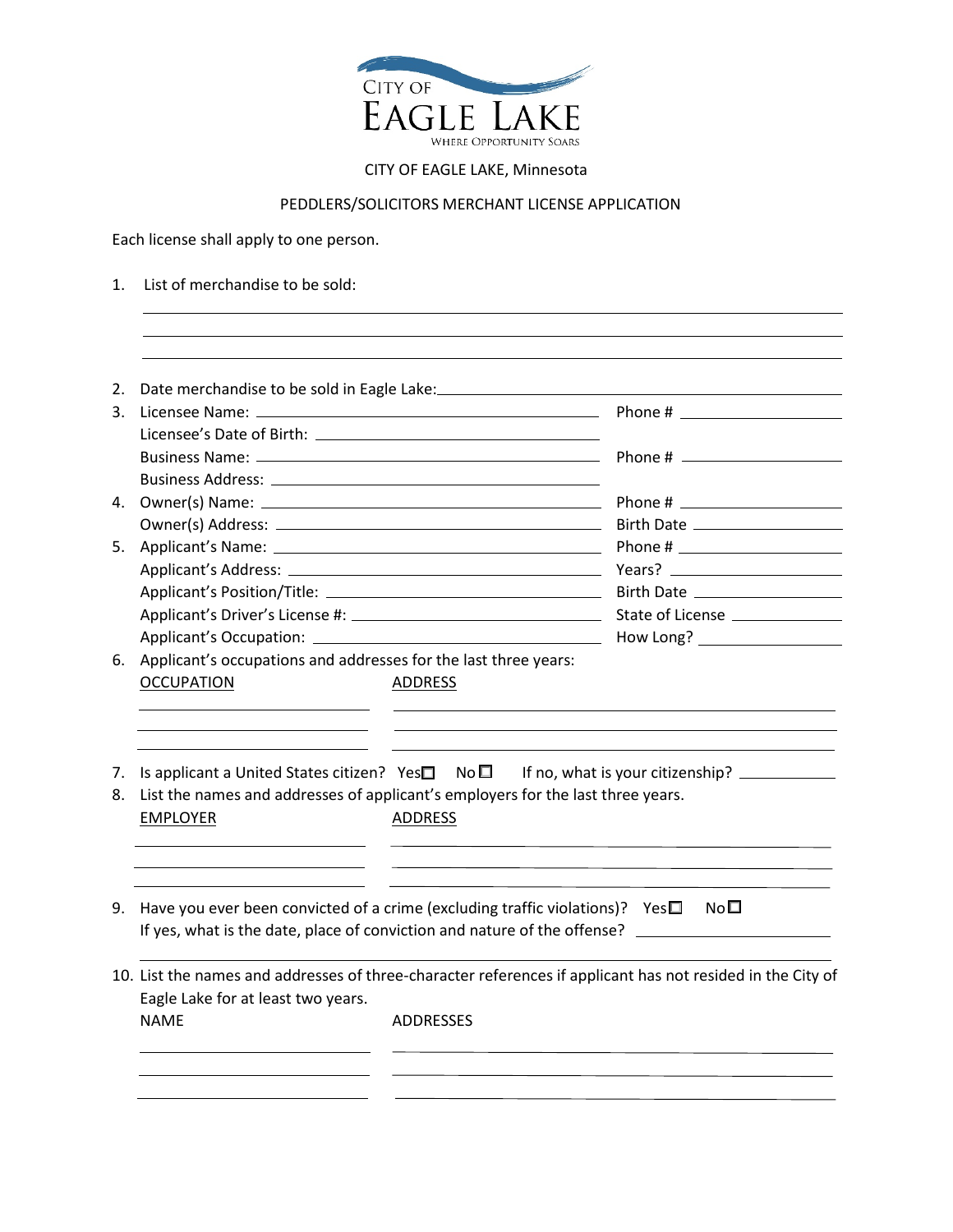11. Location of previous sales:

 $\sim$ 

By signing this application, I certify that the information provided is true and correct. Additionally, I understand that there may be conditions if I am granted a license and that I will be responsible to meet those conditions.

<u> 1989 - Johann Stoff, amerikansk politiker (d. 1989)</u>

|                        |                               | Date: $\frac{1}{2}$ Date: $\frac{1}{2}$ Date: $\frac{1}{2}$ Date: $\frac{1}{2}$ Date: $\frac{1}{2}$ Date: $\frac{1}{2}$ Date: $\frac{1}{2}$ Date: $\frac{1}{2}$ Date: $\frac{1}{2}$ Date: $\frac{1}{2}$ Date: $\frac{1}{2}$ Date: $\frac{1}{2}$ Date: $\frac{1}{2}$ Date: $\frac{1}{2$ |  |                   |  |  |  |
|------------------------|-------------------------------|----------------------------------------------------------------------------------------------------------------------------------------------------------------------------------------------------------------------------------------------------------------------------------------|--|-------------------|--|--|--|
|                        |                               |                                                                                                                                                                                                                                                                                        |  |                   |  |  |  |
|                        |                               |                                                                                                                                                                                                                                                                                        |  |                   |  |  |  |
| <b>Office Use Only</b> |                               |                                                                                                                                                                                                                                                                                        |  |                   |  |  |  |
| Fees:                  | <b>Annual Peddler License</b> | $\zeta$                                                                                                                                                                                                                                                                                |  | Date Paid ______  |  |  |  |
|                        | <b>Investigation Fee</b>      | $\frac{1}{2}$                                                                                                                                                                                                                                                                          |  | Date Paid _______ |  |  |  |
|                        |                               |                                                                                                                                                                                                                                                                                        |  |                   |  |  |  |
|                        |                               |                                                                                                                                                                                                                                                                                        |  |                   |  |  |  |